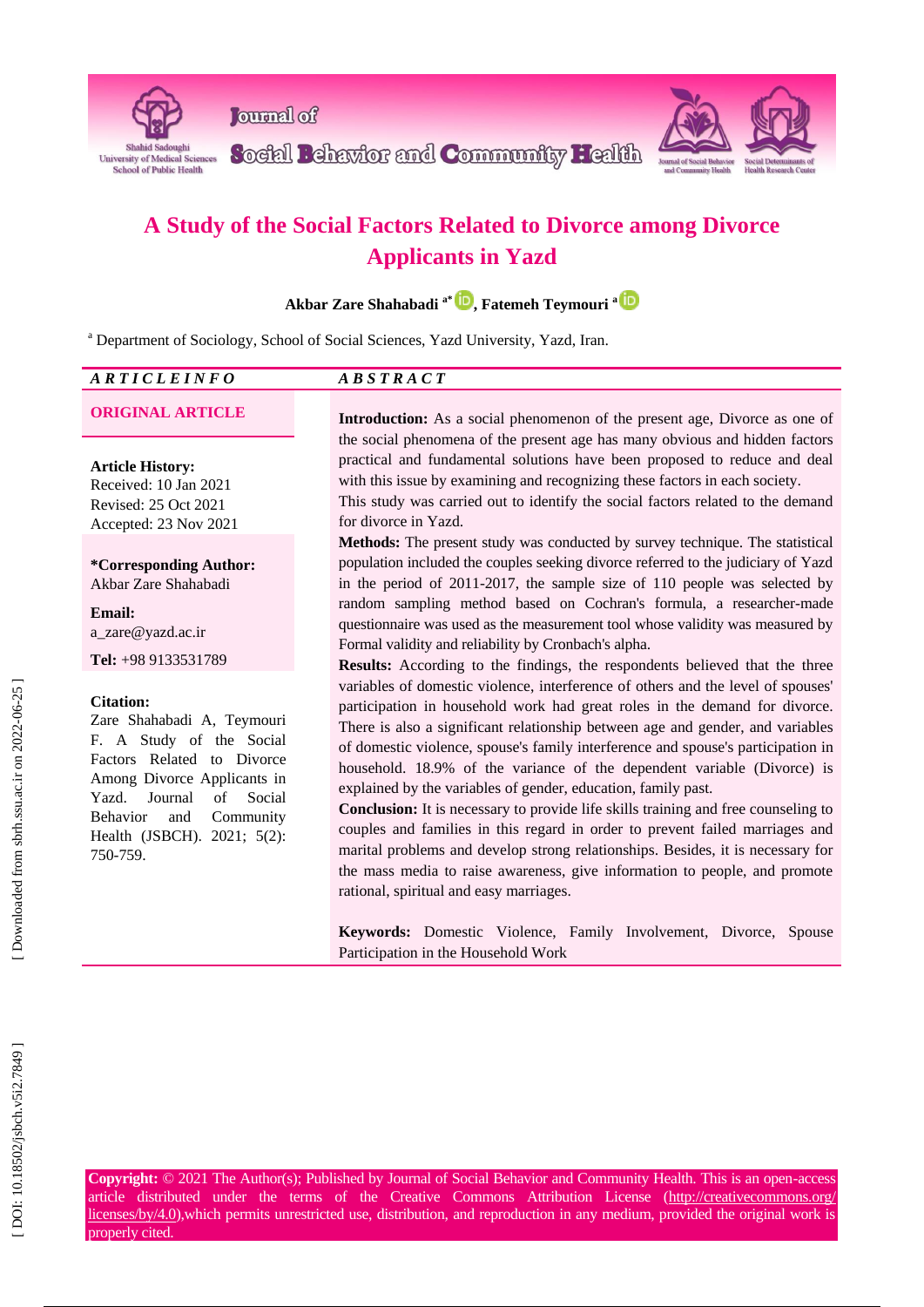

## **Introduction**

Divorce is one of types of the family breakdown which can be examined within the context of family sociology; but at the same time, it is a social issue which is clearly reflected in other pathological phenomena. Family disruption can be defined as the family breakdown or the social role disruption due to the failure or inability of one or more family members to perform their roles (Good, 1973: 248) .

"Divorce" literally means liberation, release, abandonment , and technically , it means breaking the bond of marriage with a specific word. Thus, it can be said that "divorce is a kind of disruption of the basic foundations of the family, which leads to permanent separation." (Haji Hosseini Shahroudi, 2001: 87) .

Divorce brings about negative consequences for the family structure and disrupts the proper family functions. In such a situation, the family becomes incompatible and conflict s arise in their lives. (Aghajani Mersa, 2002: 33).

Divorce is considered as one of the major losses of the affected families, which not only causes crisis for the divorced people, but also harms children in the same way as harmed by the death of a parent. As was evident in the "Life Transformation Scale", divorce, after the death of a spouse, causes the greatest change in readjustment of the affected individuals. First of all, divorce has a significant effect on the psychological balance of not only two people, but also their children, relatives, and friends. Second, it leads to the disintegration of the family as an economic unit. Third, it impacts the population, because it disintegrates the only legitimate unit of reproduction, and finally, divorce is a cultural phenomenon. In general, it can be said that a society in which divorce exceeds the norm will never benefit from health. (Sarukhani, 1997: 1). Numerous studies have been conducted in the field of divorce in different cities of Iran: Rahimi (1999) reported that the most important causes of divorce in Khorasan are , the lack of moral understanding ,unemployment, financial and economic problems, disobedience, addiction, interference of others, age difference , differences in education level and .... (Rahimi, 2000: 100 -112) . Kaldi and Shabani (2001) in Tabriz have concluded that there was a significant relationship between the interference of others and the demand for divorce. (2004: 119 - 137Keldi &Shabani,) Reyhani and Ajam (2002) reported that the most important factor in divorce in Gonabad was the religious -moral factor. (Reyhani&Ajam, 2002: 96 -114) .

Attari, Shokrkan and Rostami (2003) concluded that the similarities of normal couples in Ahvaz regarding the three attitudes of indifference, Family friendship and education ,based on the three political, economic and artistic values were more than the couples seeking divorce in that city. Nasiri (2004) concluded that the ratio of divorced women to divorced men in Tehran is always higher. Also, there was no significant relationship between women's literacy and divorce. The results of this study showed that the ratio of literate divorced women in the northern and central districts of Tehran is higher than its southern districts . Fatehizadeh et al. (2003) concluded that reason s for the low divorce rate in Ardakan , Meybod and Yazd are religious beliefs, intervention of family elders, dependence of husband and wife on one another , mother being a role model for daughter , and lack of emotional and financial support from families in the event of divorce (Fatehizadeh, Behjati Ardakani, Nasrasfahani, 2003) .

According to the statistics provided, the divorce rate in the world is increasing, which is mostly related to the developed countries. In the UK, at least one in five young people under 16 has experienced parental separation. In the United States, the figure is close to one in three. (Saulter&Lugaila, 1998; 28).

According to civil registration statistics, the odds of divorce decreases with the age of marriage. About 40% of divorces occur in the first three years of marriage (kafi, 2007; 15) . Statistics published by the statistical yearbook of 2006 to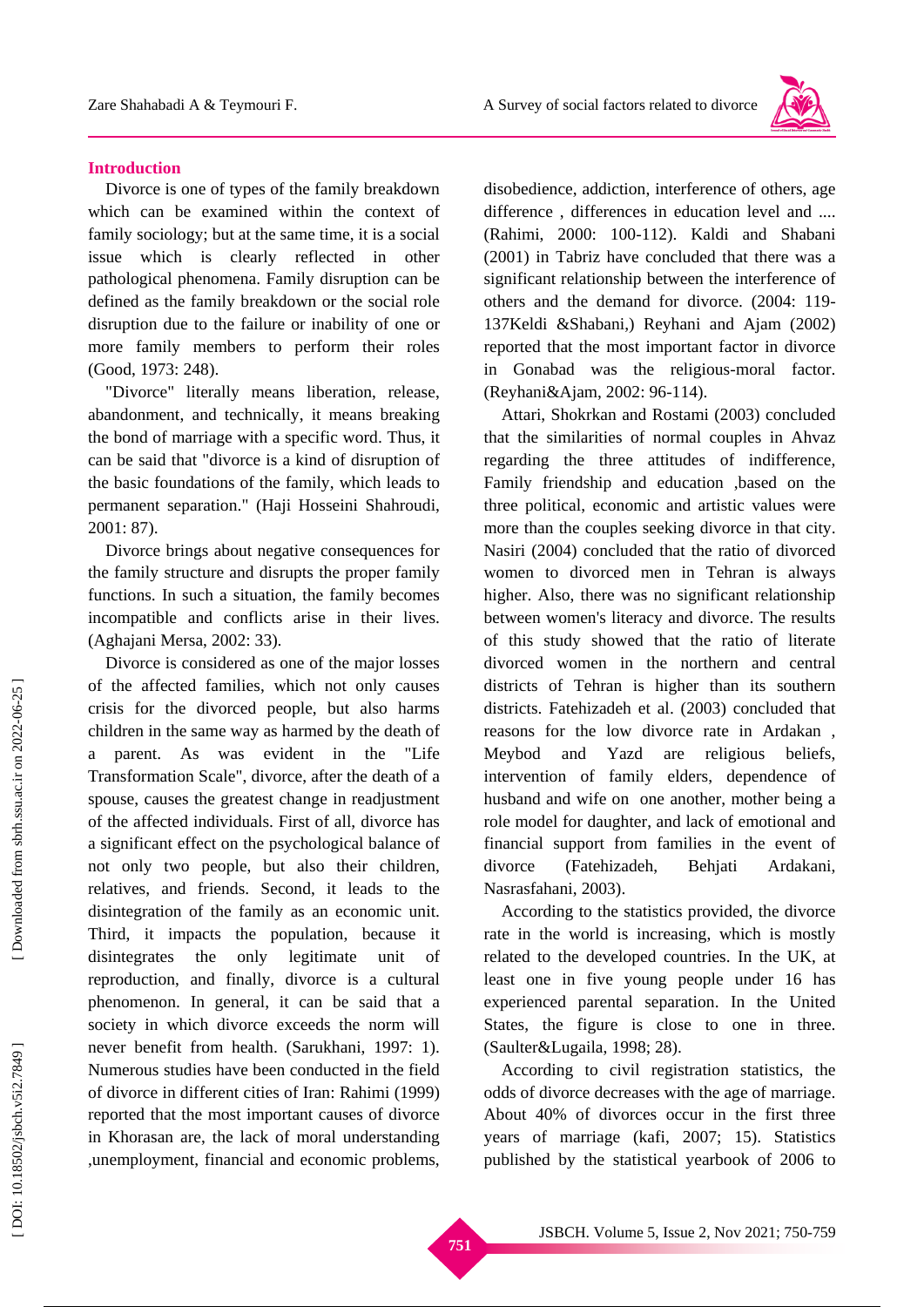

2016 in Yazd showed that the number of divorces registered in the order of the year is as follows: 486 in 2004 , 576 in 2005 , 569 in 2006 , 663 in 2007 795 in 2008 ,and 1638 in 2016 . Also, in Yazd, in 2004 , about 7.5% of marriages led to divorce, which in 2014 it reached 14.8%.

The increase in divorce rate in Yazd in the 1980s and 1990s raises concerns over the fact that family breakdown and divorce have been dramatically risen in the region. Therefore, identifying the factors related to divorce and appropriate strategies to moderate its demand as the aim of this study, can help reduce the divorce rate and its decline in this city.

One of the theories in the field of divorce is the similar wife theory. According to this theory, the family strength is due to the existence of similar characteristics between husband and wife. Similarity between two people not only attracts them to each other, but also strengthens their relationship . In other words, similarity between two spouses is the source of family conflicts. Hill believes that people want to choose a spouse who is more like them, and if this point is not observed for some reason, the couple is likely to become incompatible with each other and eventually separate.

According to Roseann Bowerman, men. knowingly or unknowingly, seek to choose a spouse with whom they share similar traits. People of all ages can communicate with people who are like themselves in terms of marital status. Locke, Harvey J and Burgess, Ernest W , believe that each person's fortune acts more in the direction of homogeneous marriage than Heterogeneous marriage . Tiger Woods whose work on marriage is from a religious perspective, says that as differences between the two spouses decrease in terms of religion and race, their differences and conflicts increase.

Ting Sheng and Yamamvra believe that as the ethnic and cultural ties between husband and wife is strengthened , the risk of separation becomes much lower among them. In general, the higher the

degree of husband -wife homogeneity the stronger their marriage is (Sarukhani, 1996: 40 -66).

According to Network theory, the network analysis investigates the rules about people's beliefs and what they should do. This theory rejects any non - structural theory that considers social processes to arise from a set of individual actors, personal tendencies, and internalized norms. Elizabeth Butt, a well -known scientists in network theory, believes that the degree of separation of male and female roles is correlated with the degree of network density that couples maintain outside home. As their relationship with kinship networks, friends, and neighbors becomes stronger , and the density of these networks increases, the relationship between husband and wife as a married couple becomes more segregated, more subject to hierarchy, and the vice versa. He explains this in the form of cultural pressures. (Segalen, 1991: 254 -255). If both spouses belong to a dense network and these networks are active , marriage is forced only on the existing relationship; i n this way, the couple is only directed to the authorized activities defined by the network. In this case, inflexible separation of roles becomes possible, because both couples will be able to gain support outside the family environment. Thus, network theory emphasizes the relationship between couples and the network of kinship, and states that as the relationship between the network members weaken , couples perform their duties better. So, if the network is strong, the couple themselves can't make the necessary decisions. This can lead to conflicts in the family , and as a result of the interference of others, the family structure will be weakened (Multafet, 2002: 33 -34) .The likelihood of people interfering in a married life indicates the influence of older blood relatives and the dominance of the network of relative, which is considered one of the ancient traditions of Eastern societies. This has led to a conflict between the networks of relative and causal relationships, and stereotypes have been put forward about mother -in -law (Piran, 1990: 41).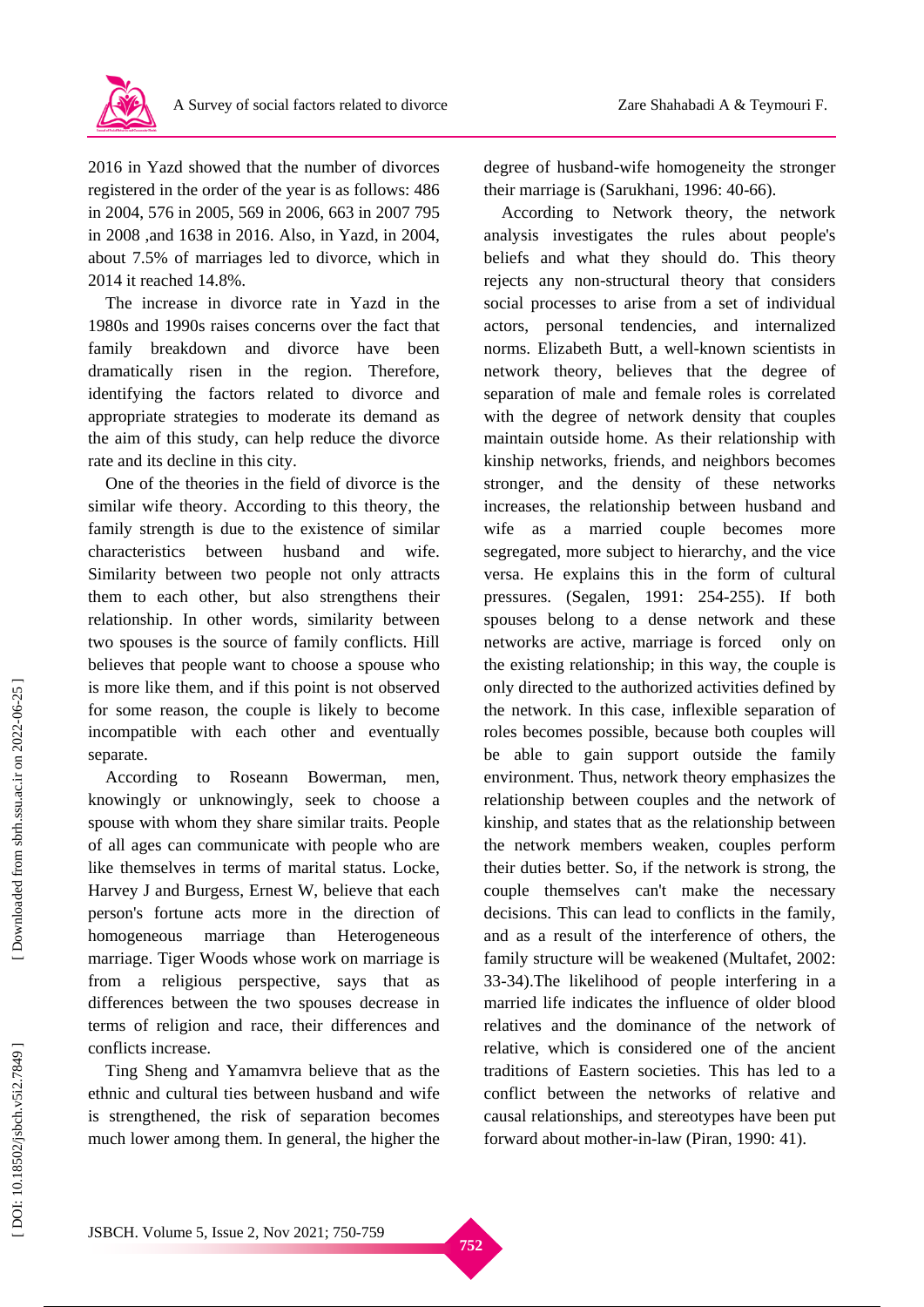

Sometimes, the theory of power distribution creates a conflict between husband and wife, and each of them intends to dominate the other in order to establish their place and achieve their goals by resorting to financial, cultural and other facilities . Continuation of this situation increases the tension and conflict between couples, and eventually leads to their separation and divorce.

According to Greenberg E.S's Spill – over theory, satisfaction or dissatisfaction with one part of life has a significant effect on satisfaction and dissatisfaction with other parts of life. For example, a person's dissatisfaction with social life can lead to dissatisfaction with family life, or dissatisfaction with one part of life can lead to dissatisfaction with other aspects and lead s the couple to divorce.

Anthropomorphism theory: This theory refers to a person or people who evaluate another or others based on their own values. This situation is a manifestation of egocentrism and negatively affects people's relationships with others which leads to poor communication, insecurity, social isolation at the level of family and social life. Increasing selfishness and not paying attention to the wishes and needs of the other person in married life can cause differences and conflicts in the family nucleus . Nowadays, with the originality of the "self", divorce figures are increasing . (Kameli, 2008: 185,186).

## **Methods**

Achieving the goals of science or scientific cognition will not be possible unless it is done with the right methodology. (Khaki, 2003: 155) The present study is a cross -sectional study in terms of time, and a survey study in terms of implementation method. The city of Yazd is the main field of the present study. The reason for choosing this city is that the city of Yazd has several distinctive cultural features in the whole country, which are important for the purposes of

the present study. First, Yazd is a city with a relatively homogeneous population and lacks significant ethnic, linguistic and religious diversity, and is considered as one of the traditional and religious cities of Iran with respect to many cultural elements (Abbasi Shavazi and Askari Nodoshan 2008; Askari Nodooshan, Abbasi Shavazi and Sadeghi2009; Termin 2006).

On the other hand, despite the fact that Yazd is one of the most developed and prosperous regions of the country based on many economic and social indicators , it still retains many of the traditional features of its family and religious culture. It has a unique combination of modern and traditional elements. Yazd has a distinctive appearance due to the existence of special cultural features and elements and a pristine and suitable social context for studying the phenomena related to the sociology of the family such as divorce.

On the other hand, it should be noted that the increase in divorce rates in Yazd, despite its traditional and religious context, raises many concerns about the weakness of the family ties in this community. This study was conducted in 2016, and its statistical population was men and women who applied for divorce referred to the Yazd judiciary in the period of 2016 -2017. Their number was about 4500 people the sample size was calculated based on the Cochran's formula, according to which 110 of people were randomly selected who completed the questionnaires. The research questionnaire was made by the researcher and the request to complete the questionnaire was done in person and by phone and it was completely optional , and other alternatives were chosen in case of non -acceptance of the selected individuals, and SPSS software was used to analyze the data. The validity of the questionnaire was measured by face validity (referral to judges) and its reliability by Cronbach's alpha.

Social factors have been examined and how they are measured are listed in the following table: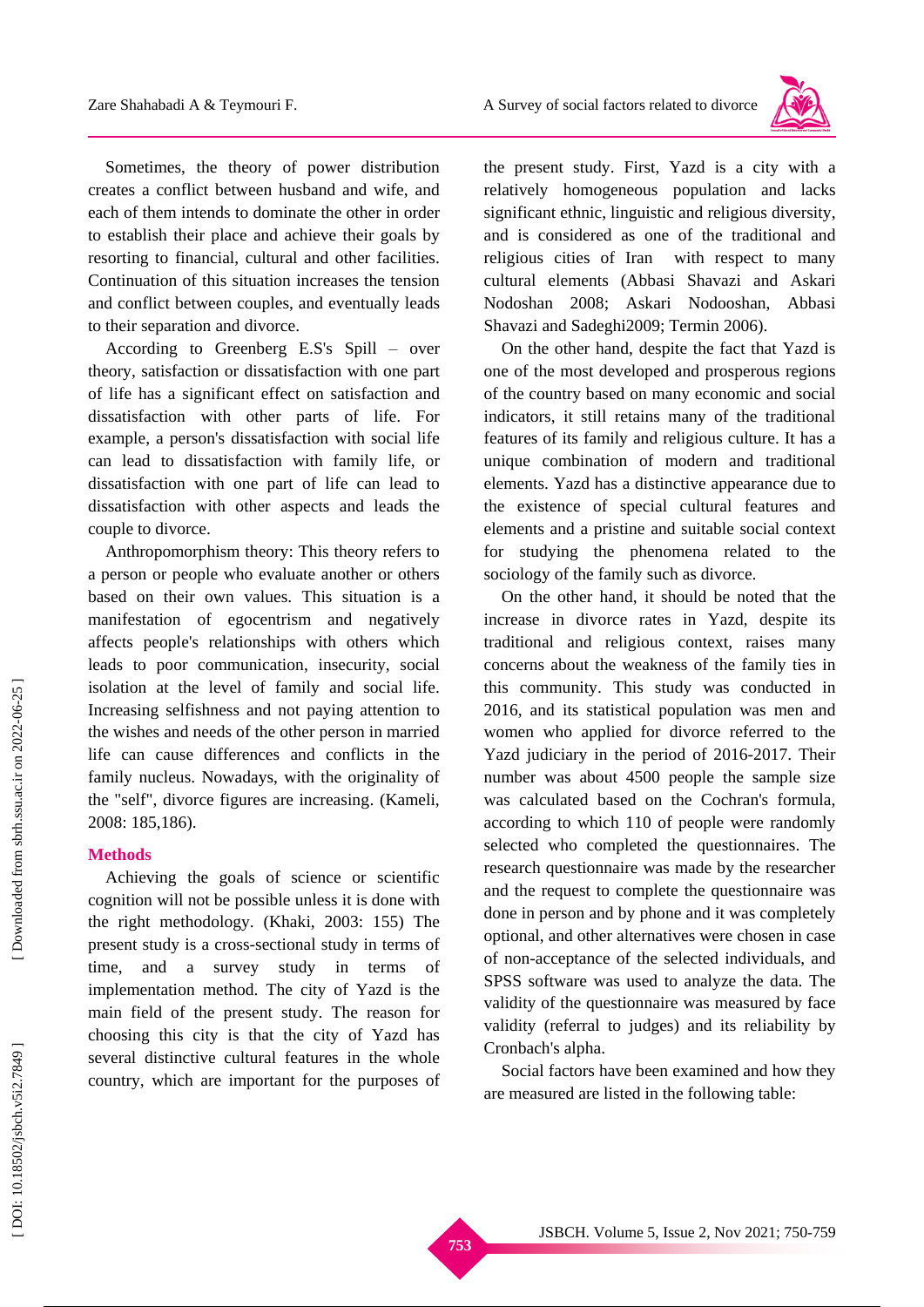

| <b>Table 1.</b> Social factors related to divorce |                                                 |                                                                                                                                                                                             |  |  |
|---------------------------------------------------|-------------------------------------------------|---------------------------------------------------------------------------------------------------------------------------------------------------------------------------------------------|--|--|
| Concept                                           | <b>Dimensions</b>                               | <b>Items</b>                                                                                                                                                                                |  |  |
|                                                   | Demographic<br>variables                        | Age, gender, education, income                                                                                                                                                              |  |  |
|                                                   | Type of marriage<br>and choice of<br>spouse     | The type of marriage including traditional or modern, consanguineous<br>or non-<br>familial, Arranged or Forced                                                                             |  |  |
|                                                   | Use of media                                    | Uses of television, radio, Internet, satellite, newspapers and magazines                                                                                                                    |  |  |
| Social<br>factors<br>related to                   | The degree of<br>participation in the<br>family | The level of participation in buying home appliances, caring for children,<br>participating in doing household chores, participation in important home decisions,<br>etc.                   |  |  |
| divorce                                           | Family history<br>(parents)                     | Parental quarrels and strictness at home, strictness in choosing a spouse, a person's<br>personal past                                                                                      |  |  |
|                                                   | The interference<br>of family                   | The interference of the family in life, their impact on the occurrence of divorce from<br>a responsible point of view, the degree of opposition of the couple's family to their<br>marriage |  |  |
|                                                   | Violence                                        | Preventing a woman from going out, wife-beating, using vulgar words, threatening,<br>wife sulking, not using loving words, Not expressing love to your spouse                               |  |  |

# **Results**

In this study, 70% of the respondents (77) were female and 30% (33) were male. Also, 60% of the respondents were in the age group of 15 -29, 33.6% 30 -45, and only 6.4 of them were over 45 years old. This showed that the applicants were young. Moreover , the average age of the respondents was 31.42, and the average age of their spouses was 29.32. Regarding the education variable, it can be said that the average education of the respondents was 10.77 classes and the average education of their spouses was 9.50 classes , that is, both were educated at the high school level . With respect to the variables of the type of marriage based on ratio (consanguineous/ non-familial), choice (traditional, modern) and Optional (imposed, optional) 76.2% of the respondents had non -familial marriage , and 21.8% had familial marriage. I t seems that the divorce rate is higher among non -familial marriages. 88.9% of the respondents believe d that they were married in a traditional style and less than 20% of them believed that they were married in a modern style and were married through their own acquaintance with their spouse. Also, about 28% of the respondents considered their marriage forced , and 71.8% considered it arranged . Furthermore 47.3% of the respondents experienced uncontested divorce , and 52.7% contested type. Among divorce applicants, 65.5% had children and 34.5% of them had no children.

| <b>Table 2.</b> The average of different variables |                      |                         |     |            |  |  |  |
|----------------------------------------------------|----------------------|-------------------------|-----|------------|--|--|--|
| Variable name                                      | <b>Average views</b> | <b>Expected average</b> | Min | <b>Max</b> |  |  |  |
| Violence                                           | 23.5                 | 21.5                    | 8   | 35         |  |  |  |
| Respondent family interference                     | 6.76                 |                         |     | 15         |  |  |  |
| Spouse family interference                         | 8.64                 | 8.5                     |     | 15         |  |  |  |
| Use of media                                       | 9.30                 | 10.5                    |     | 19         |  |  |  |
| Spouse participation in household work             | 7.51                 |                         |     | 18         |  |  |  |
| Individual's family history                        | 5.52                 | 8.5                     |     | 15         |  |  |  |

Downloaded from sbrh.ssu.ac.ir on 2022-06-25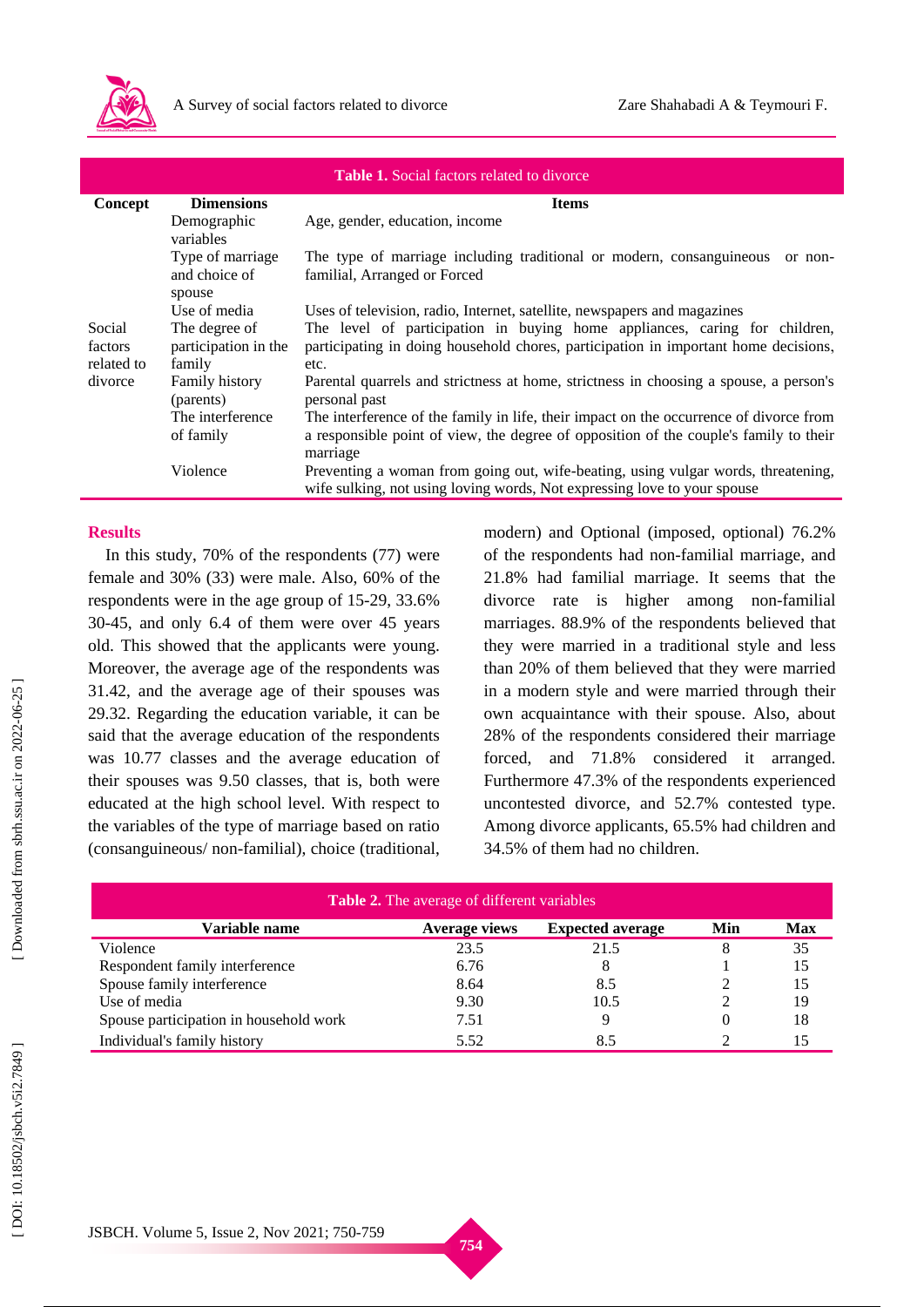

According to the table above, the level of violence and interference of the spouse's family was more than expected among the divorce applicants, and also the level of spouse participation in household work was lower than expected, which according to the respondents, played the largest role in divorce applications. Based on the results of the study on the relationship between these factors and gender, the level of violence, interference of others and the lack of spouse participation in household work is felt more by women than men.

| <b>Table 3.</b> Significant test of the difference between the average rate of violence in different types of marriages |                    |         |       |       |  |
|-------------------------------------------------------------------------------------------------------------------------|--------------------|---------|-------|-------|--|
| Variable type                                                                                                           | <b>Dimensions</b>  | Average |       | sig   |  |
| Type of marriage in terms of authority                                                                                  | Forced             | 26.64   | 1.15  | 0.252 |  |
|                                                                                                                         | Arranged           | 23.05   |       |       |  |
| Type of marriage in terms of how to                                                                                     | Traditional        | 23.57   | 0.035 | 0.972 |  |
| choose the spouse                                                                                                       | Modern             | 23.52   |       |       |  |
| Type of marriage in terms of relationship                                                                               | consanguineous     | 24      | 0.422 | 0.674 |  |
|                                                                                                                         | Non-consanguineous | 23.36   |       |       |  |

According to the results of the table above, the average rate of violence in forced marriages is more than arranged marriages , traditional marriages more than modern ones , and consanguineous marriages more than non -consanguineous ones . But these differences are not statistically significant. As a

result, there is no significant difference between the mean violence between different marriages. There is also a significant difference in violence between women and men. In other words, the rate of violence among women seeking divorce is higher than men seeking divorce.

**Table 4.** Significant test of the difference between the average spouse participation in household work in different types of marriages

| <b>Variable type</b>                           | <b>Dimensions</b>  | Average |          | sig   |
|------------------------------------------------|--------------------|---------|----------|-------|
|                                                | Forced             | 8.12    | $-0.528$ | 0.555 |
| Type of marriage in terms of authority         | Arranged           | 8.67    |          |       |
| Type of marriage in terms of how to choose the | Traditional        | 8.30    | $-0.867$ | 0.388 |
| spouse                                         | Modern             | 9.23    |          |       |
| Type of marriage in terms of relationship      | family             | 6.79    | $-2.206$ | 0.029 |
|                                                | Non-consanguineous | 9.00    |          |       |

According to the table above, the average rate of spouse participation in household work in selfselected marriages is higher than forced marriages, in modern marriages , higher than traditional marriages ,and in non -consanguineous marriages it is higher than consanguineous ones . However, these differences are significant only in

consanguineous and -consanguineous marriages. Also, there is a significant difference between men and women regarding the lack of spouse participation in household work . In other words, the rate of feeling the spouse non participation in household work is higher among women seeking divorce than men seeking divorce.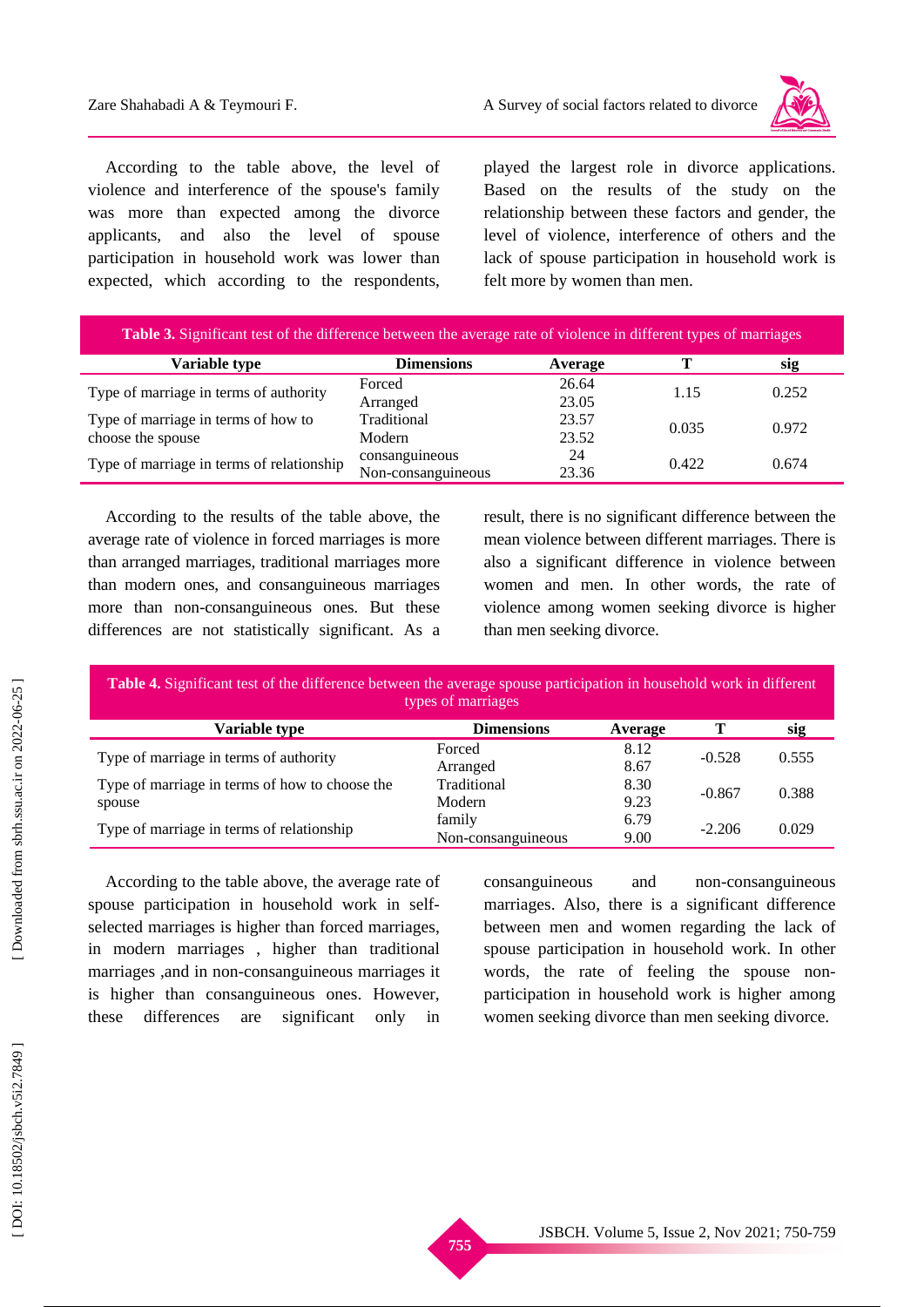

| Table 5. Significant test of the difference between the average respondent family interference in different types of |  |
|----------------------------------------------------------------------------------------------------------------------|--|
|                                                                                                                      |  |

| marriages                                                   |                    |         |          |        |                                     |          |            |
|-------------------------------------------------------------|--------------------|---------|----------|--------|-------------------------------------|----------|------------|
| <b>Respondent's family interference</b>                     |                    |         |          |        | <b>Spouse's family interference</b> |          |            |
| Variable type                                               | <b>Dimensions</b>  | Average | Т        | sig    | Average                             | Т        | <u>sig</u> |
| Type of marriage in<br>terms of authority                   | Forced             | 8.74    | 0.190    | 0.850  | 6.19                                | 1.159    | 0.249      |
|                                                             | Arranged           | 8060    |          |        | 5.59                                |          |            |
| Type of marriage in<br>terms of how to<br>choose the spouse | Traditional        | 8.60    | $-0.356$ | 0.7222 | 5.75                                | $-0.020$ | 0.984      |
|                                                             | Modern             | 8.85    |          |        | 6.12                                |          |            |
| Type of marriage in<br>terms of relationship                | consanguineous     | 8.16    | $-0.798$ | 0.427  | 6.12                                | 0.819    | 0.415      |
|                                                             | Non-consanguineous | 8.77    |          |        | 5.66                                |          |            |

According to table 5, the rate of family interference in forced marriages is higher than arranged ones, and in modern marriage s more than traditional and non-consanguineous marriages. But these differences are not statistically significant. Also, there is a significant difference in feeling interference by women and men. In other words, the level of feeling of interference by others is more among women seeking divorce than men seeking divorce.

According to the results of Bivariate analysis through Pearson test , there is a negative correlation between the age of the respondents with the two variables of violence and family interference , and each of these variables decreases with increasing the age of the respondent. But there is a positive and significant correlation between the age of the respondent and the level of spouse participation in household work , and its significance level is 0.001. According to these results, with age, negative factors such as domestic violence and family spouse interference decrease , and the positive factor of spouse participation in household work increases, thus the divorce rate decreases with age. Ther e was also no significant correlation between education and income, and the variables of domestic violence, spouse family interference, and spouse participation at home.

# **Multivariate Regression**

According to the above discussion , three important factors including the rate of participation in household work, the rate of violence, and the level of spouse family's interference have an impact on the divorce application using multivariate regression to examine the factors associated with each of the following variables. In each analysis, one of these three variables was selected as the dependent variable, and the variables of demographics, age, sex, income, education, ethnicity and place of residence and family history, media use and types of marriage in terms of consanguineous and non consanguineous, traditional and modern, forced and arranged were included in the regression model as independent variables.

In regression analysis, the rate of violence and spouse participation in home remained the only variable of gender, i.e. gender was the only explanatory factor for these two variables in regression analysis, and had a significant relationship with these two variables. However, in the regression analysis, in which the degree of spouse family interference was a dependent variable, the variables of education, personal history and gender remained in the analysis, the results of which are presented in the table below: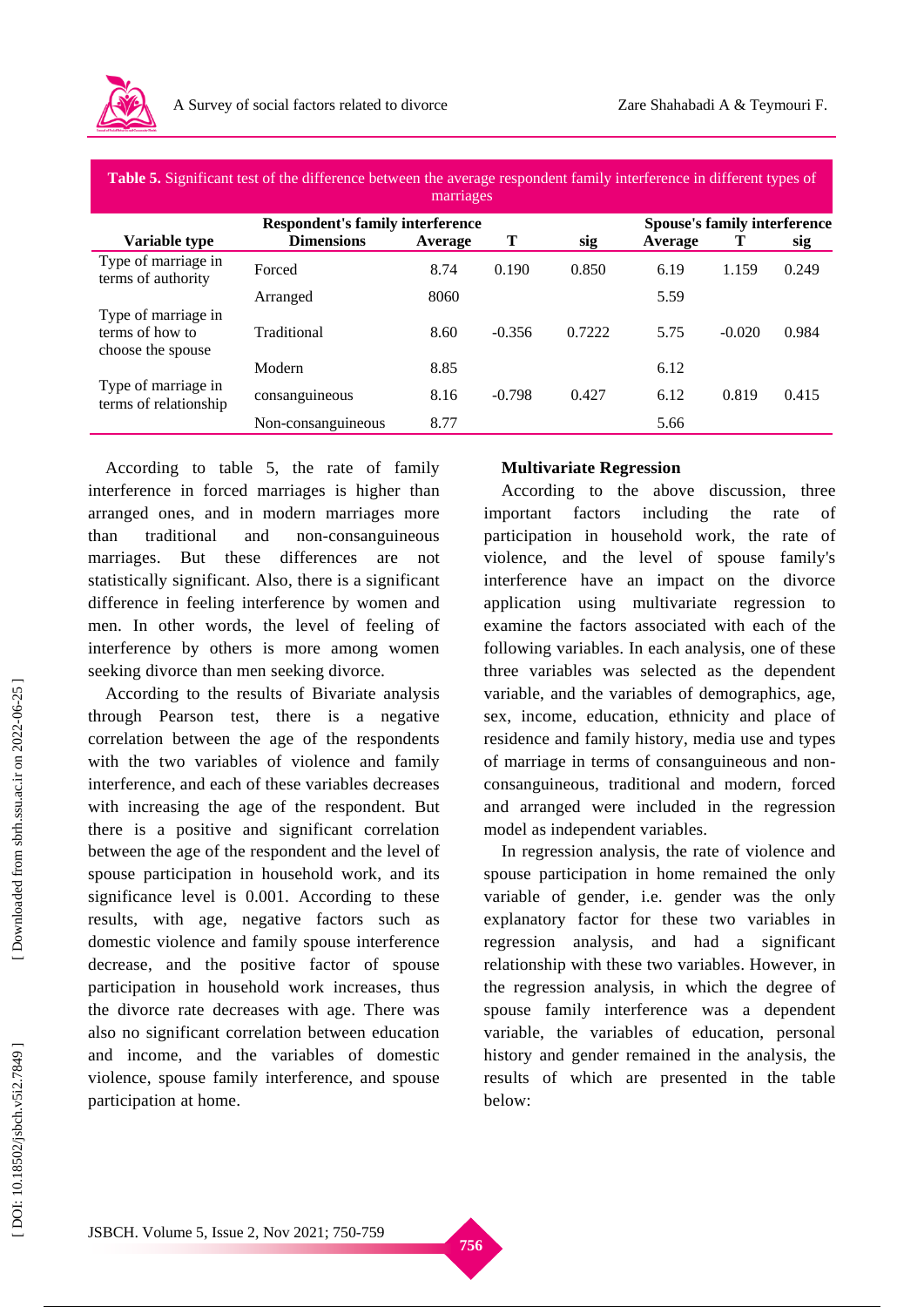

| <b>Table 6.</b> Regression analysis of the dependent variable of spouse family interference |             |         |          |       |  |
|---------------------------------------------------------------------------------------------|-------------|---------|----------|-------|--|
| Variable name                                                                               | <b>Beta</b> |         |          | Sig   |  |
| Constant $\alpha$                                                                           |             | 3.967   | 26.791   | 0.009 |  |
| education                                                                                   | 0.301       | 0.258   | 2.942    | 0.004 |  |
| Family history                                                                              | 0.216       | 0.266   | 2.117    | 0.037 |  |
| gender                                                                                      | $-0.210$    | $-2.99$ | $-2.054$ | 0.043 |  |

 $F = 6.225$  sig = 0.001 r = 0.435 R<sup>2</sup> = 0.189

The above model is statistically significant with respect to the f-statistic and level of significance, and variables of education, family history and gender have a significant effect on the level of the spouse's family interference. According to the coefficient of determination, about 18.9% of the spouse family interference variable is explained by the mentioned variables.

### **Discussion**

It is never possible to study social pathology and deviations without considering divorce. When the family foundation is weak and unstable, the moral and social foundations of the whole social system are shaken, and society is driven to various crimes. Divorce can increase social harms such as addiction, alcoholism and sexual perversions On the other hand, divorce can be considered as one of the effective factors in increasing the suicide rate. Divorce is a form of social instability in society, which can lead to decreasing the family values in that community (Azad Armaki, 1998: 203).Nowadays, divorce is considered as one of the social phenomena with which society is very much involved. Divorce is one of the phenomena which imposes a lot of damage on family, the basic unit of the society, and leads to the disruption of families. This inflicts irreparable damage on society. This study was conducted with the aim of investigating th e factors related to the couple's request for divorce in Yazd. The method of this study is survey and in terms of time is cross -sectional. The statistical population is men and women seeking divorce referred to the judiciary of Yazd. Random sampling was used to collect data and the sample with 110 people obtained through the Cochran's formula.

The results of this study show that most of the divorce applicants were female and in the age group of 15 to 29. This is consistent with the research of Kaldi and Shabani (2002) (Keldi & Shabani, 2004). Also, in terms of education, the majority of the respondents had high school and university degree s , which is not consistent with the results of Kaldi and Shabani (2002).

Most of the divorce applicants were those who ha d at least one child, and according to the respondents, not having children could not be a factor in the separation of the couple .

There was no significant relationship between the type of marriage and the three variables of divorce, and this is consistent with the findings of Aghajani Mersa (2002.)

The level of spouse participation in the family is moderate and low among most applicants, which can be a factor in applying for divorce. This result is consistent with the findings of Aghajani Mersa (2002). The rate of media use was moderately upward among the applicants, which may indicate the influence of the media on the demand for divorce.

Domestic violence and the interference of others were observed among most divorce applicants, and also, there was a significant relationship between these two variables and the gender of the respondents. This result is consistent with the research of Sullivan and Sobel (1995).

#### **Conclusion**

According to the research results some of the social factors related to divorce are th e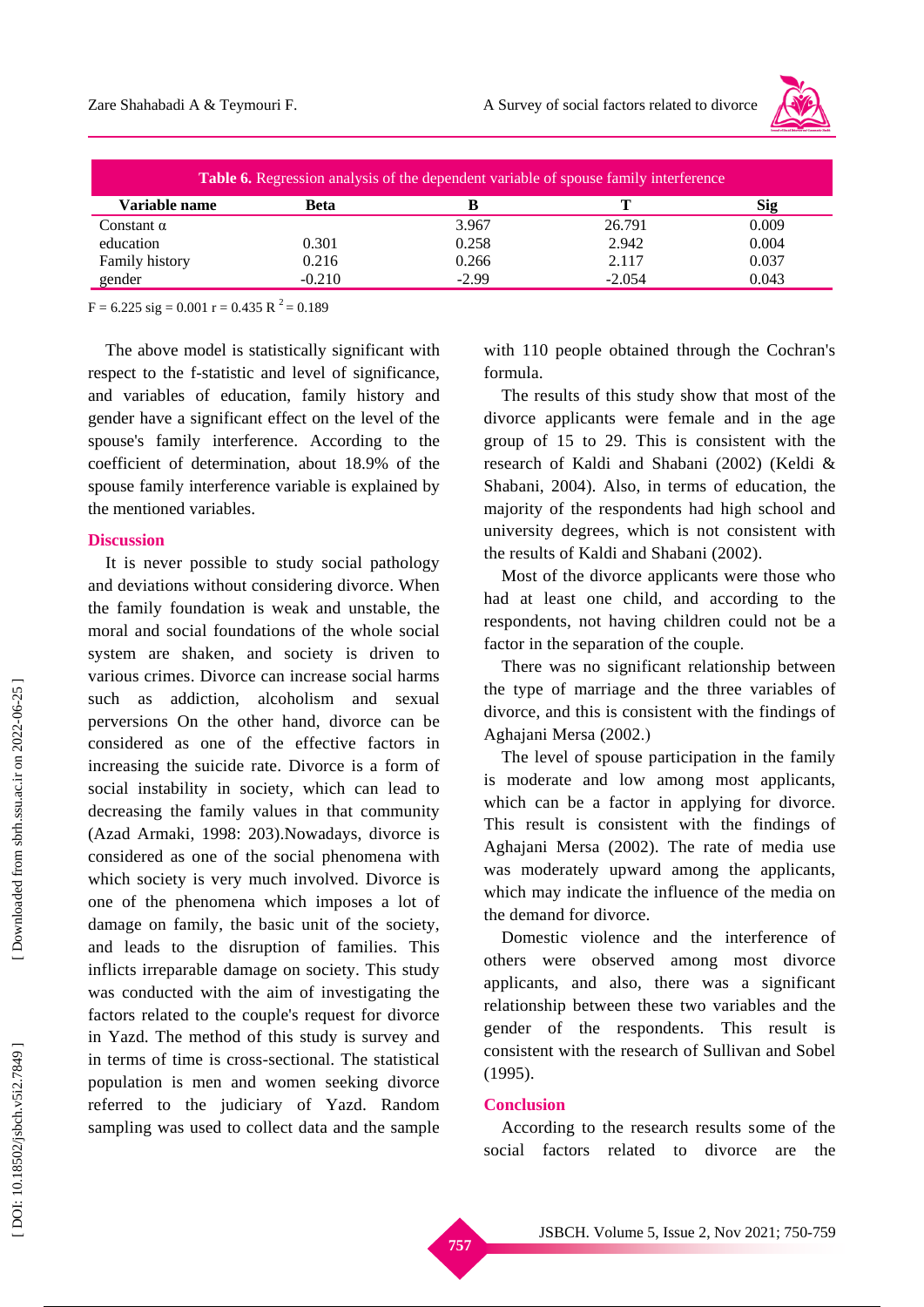

interference of others in the couple's life, domestic violence and the spouse's nonparticipation in household affairs. According to the results in order to reduce the divorce rate, it is recommended that couples be given free education and counseling in this regard to diagnose and prevent unsuccessful marriages as well as marital problems, the mass media play an important role in this regard and should raise awareness to promote rational, spiritual and easy marriages, and teach life skills to couples.

Since one of the factors influencing divorce is the interference of others in the couple's life, it is suggested that the necessary context for proper awareness be provided to reduce these problems .Spouse's participation in household work softens the atmosphere of home and increases the strength of the relationship .It is necessary to lay down more appropriate laws and regulations ,and necessary training should be done ,and sufficient information should be given by the media and society to reduce domestic violence.

## **Conflicts of Interest**

The authors also have no conflicts of interest and have no involvement that might raise the question of bias in the results reported here.

# **Acknowledgments**

The present article was derived from a master's thesis. Hereby, the authors of this article express their gratitude and appreciation to all the participants in this study. Further, in the current study all ethical issues were observed base on the Helsinki Declaration.

# **Authors' Contribution**

Conceptualization, A.Z.Sh. and  $F.T.;$ Methodology Data Curation, F.T.; Writing -Original Draft, A.Z.Sh. and F . T.; Writing - Review & Editing, A.Z.Sh. and F . T.; Visualization, A.Z.Sh.; Supervision, A.Z.Sh.; All authors read and approved the final manuscript and are responsible about any question related to article.

## **References**

- Aghajani,M.H. (2002). Factors Affecting Divorce by Social Case in Tehran, *Journal of Sociological Quarterly*, 1(2): 31 -64.
- Fatehizadeh, M.Behjati Ardakani, F. Nasrasfahani, A.(2003). The effect of family factors on the low divorce rate in Yazd, Meybod and Ardakan, *Journal of* Educational and psychological studies. Mashhad; 6(1):117 -136.
- Good, W J.(1973). Family and Society, translated by Vida Nasehi, Book Translation and Publishing Company, Tehran: 248.
- Haji Hosseini Shahroudi, H. (2001). Sociological study of the phenomenon of "divorce", Marifat Journal, (45): 85 -94.
- Kafi, H. (2007). The facts of divorce; Our Responsibilities, Hora Magazine; Internal Journal of Women's Scientific, Cultural and Social Studies, December, (26):1.
- Kameli, M.J.(2008). A descriptive study of the causes and factors affecting the incidence of social harm of divorce in Iranian society, Research Journal of Danesh - e -Entezami, 9(35): 180 -198.
- Keldi, A, ShabaniA. (2004). A Study of Some Factors Affecting Divorce Demand among Divorced Application Couples in Tabriz, Population Quarterly, (47 -48): 119 -138.
- Khaki, Gh.(2003). Research Method in Management, Scientific Publishing Center of Islamic Azad University, Tehran: 155.
- Multafet, H. (2002). A Study of Factors Affecting the Tendency of Divorced Couples in Darab, M.Sc. Thesis, Shiraz University: 33 -34.
- Piran, P. (1990). Following the Sociological Explanation of Divorce, Ronagh Magazine, 1(2): 34 -41.
- Rahimi, H. (2000). A Study of Divorce Factors in Khorasan Province, Population Magazine, 8(33 - 34): 100 -112.
- Reyhani, T. Ajam M. (2002). A Study of Divorce in Gonabad, Ofoghedanesh Publisher, 8(2): 96 - 114.